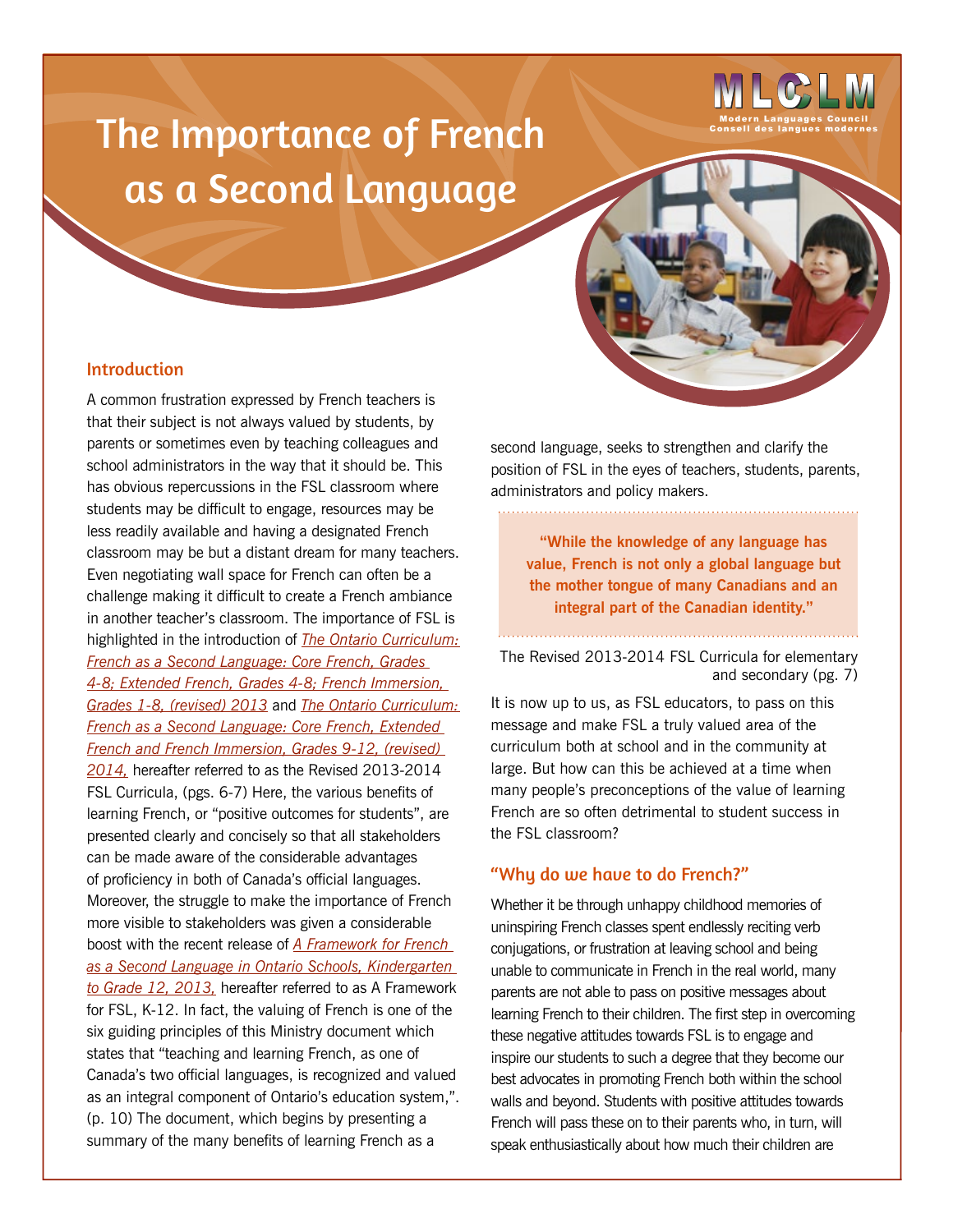now enjoying French to their friends. Good news, as they say, travels fast. Of course, the single biggest influence in determining whether students have a favourable experience in French class belongs to the teacher. No single factor can affect student attitude more than the degree to which the teacher can bring passion, creativity, caring and sound pedagogy into his or her classroom. Engaging the students in this way will certainly help win them over to French at least in the short term. The question is, how can we instill in them the belief that proficiency in French is something to be valued not just while still at school, but also in their lives beyond grade 12? How can we convince them that becoming lifelong language learners can actually make a real difference in their lives academically, professionally and even socially?





[Reproduced courtesy of Canadian Parents for French](http://on.cpf.ca)

## What are the Benefits of Learning French as a Second Language?

The benefits of learning French as a Second Language can be summarized as follows:

- Bilingualism is at the core of Canada's national identity and being able to communicate in both official languages can open up many opportunities.
- Learning a second language has been shown to bring cognitive and academic benefits. Numerous studies suggest that learning a second language can lead to an increase in mental flexibility, brain power, creative

thinking, problem solving and listening skills, and even an improved memory.

- Proficiency in both of Canada's official languages brings many economic benefits, and can lead to improved employment opportunities and greater career flexibility both in Canada and around the world. In an increasingly global market, bilingual staff is becoming highly sought after in many areas and tends to earn a higher average salary than people with just one language. Moreover, the Internet has made global communication even more important.
- Research has shown that learning a second language can have a positive effect on first language development. The transfer of literacy skills from one language to another leads to both languages being enhanced. This, in turn, can result in improvement in other areas of the curriculum.
- Acquiring a second language makes it easier to learn a third, fourth or fifth language.
- Students with a second language tend to perform better at standardized tests in reading, language and math.
- The social aspect of learning a second language can also be significant. Not only does it develop the learner's social and interpersonal skills, it can also give the learner a more global perspective by making it easier to meet people from different backgrounds, to experience new cultures, and to travel to various countries around the world.
- There are also emotional benefits associated with learning a second language such as improved selfesteem and self-confidence.
- Learning a second language leads to greater appreciation of, and sensitivity towards, linguistic and cultural diversity in Canada and around the world. This can also lead to a broader understanding of global issues;
- French is the first or second language of over 40 countries and is spoken on every continent. In fact, it is thought that 200 million people around the world speak French. English and French are the only languages spoken on all 5 continents and taught in every country in the world. It is estimated that 100 million people are learning French. The number of French speakers has tripled in the last 50 years. France is also the world's most popular tourist destination.
- Speaking French opens doors to the worlds of music, cinema, fashion, art, and literature.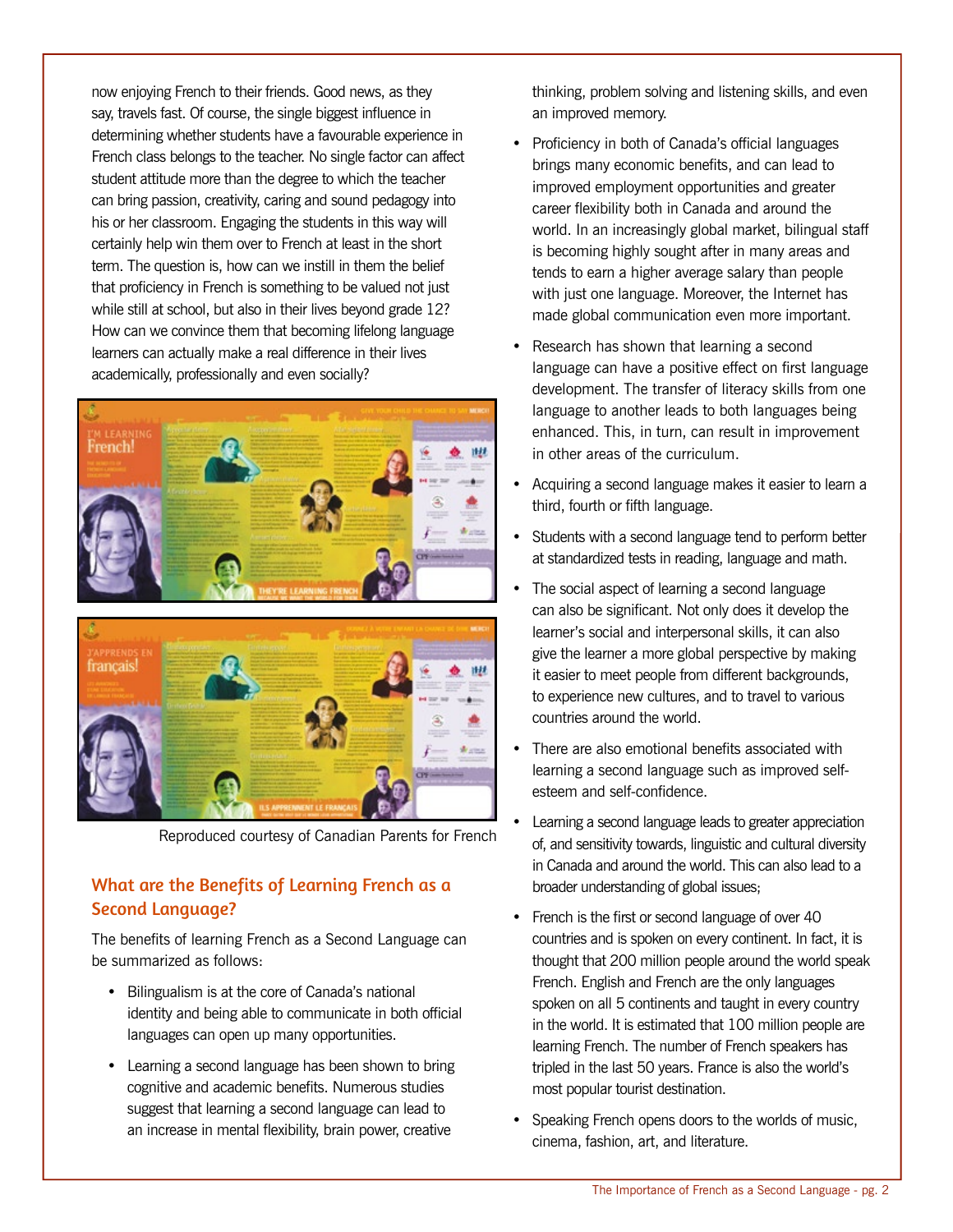

• The benefits of learning a second language can last a lifetime. Recent studies have shown that having a second language can reduce the rate of mental decline in the elderly and lessen the risk of suffering from diseases such as Alzheimer's.

## What Can We do to Make French More Valued in Our Schools and Our Communities?

*[A Framework for FSL, K-12](http://www.edu.gov.on.ca/eng/amenagement/FLS.html)* (pgs. 14, 18, 19, 36 and 37) and the module *[Promoting French as a Second Language](http://omlta.org/wp-content/uploads/MLC/Promoting_French_as_a_Second_Language_FINAL.pdf)* both contain numerous ideas on how to make FSL more valued and our students more motivated to learn. The following "Action Plan" checklist, based on these ideas, could be discussed and shared with colleagues and school administrators to help co-ordinate a strategy designed to make FSL more valued both within the school and in the local community:

| Goal                                                                | <b>Possible Action</b>                                                                                                                                                                                              | Coordinating<br>Teacher(s)            | <b>Timeline</b>                        | <b>Reflection</b>                                                                                                              |
|---------------------------------------------------------------------|---------------------------------------------------------------------------------------------------------------------------------------------------------------------------------------------------------------------|---------------------------------------|----------------------------------------|--------------------------------------------------------------------------------------------------------------------------------|
| To raise<br>awareness of the<br>benefits of FSL                     | As part of French<br>Month, each daily<br>announcement<br>features one benefit<br>of learning French.<br>Each benefit is then<br>incorporated into a<br>poster and placed<br>on the school's main<br>bulletin board | Madame Murphy<br>and Monsieur<br>Roux | October                                | Next year, the benefit<br>posters will also<br>feature in the school<br>newsletter and on the<br>school website                |
| To celebrate the<br>accomplishments<br>of students in<br><b>FSL</b> | Les élèves du mois<br>from each class are<br>featured in a special<br>section in the school<br>newsletter and on the<br>school website                                                                              | Madame Cholet                         | Every<br>month,<br>September -<br>June | To acknowledge the<br>achievements of a<br>greater number of<br>students, include<br>"most improved"<br>students in the awards |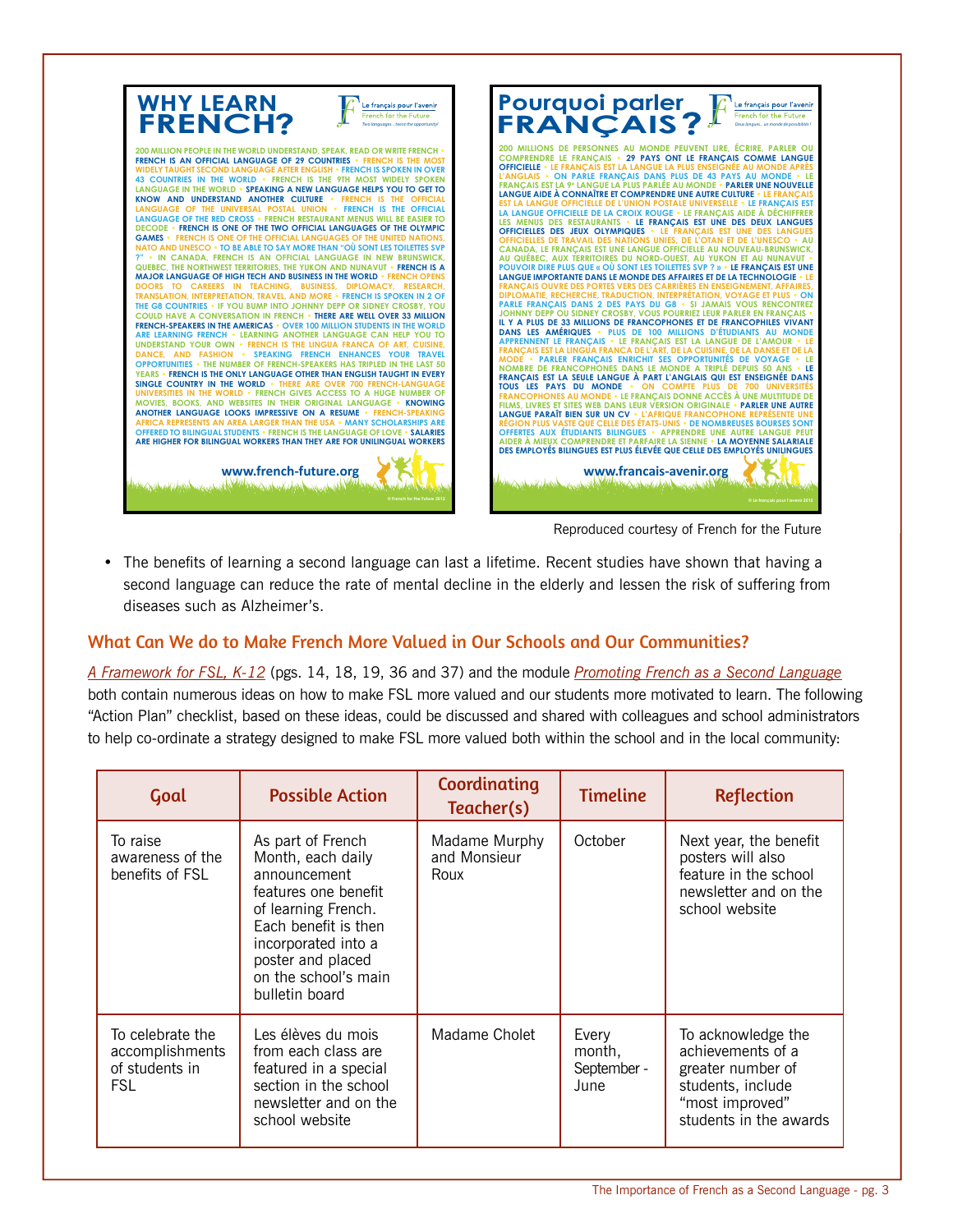| Goal                                                                                                                                                                                                                                                                                                                                                       | Possible<br>Action | Coordinating<br>Teacher(s) | Timeline | Reflection |
|------------------------------------------------------------------------------------------------------------------------------------------------------------------------------------------------------------------------------------------------------------------------------------------------------------------------------------------------------------|--------------------|----------------------------|----------|------------|
| ESL<br>To celebrate the accomplishments of students in<br>To raise awareness of the benefits of FSL                                                                                                                                                                                                                                                        |                    |                            |          |            |
| FSL, emphasizing what each<br>Curricula for elementary and secondary. To make French more relevant and<br>appealing to our students through the use of authentic tasks based on their<br>student can do in French as outlined in <i>The Revised 2013-2014 FSL</i><br>To promote a new, more functional approach to<br>interests and real world experiences |                    |                            |          |            |
| To create and maintain a positive classroom atmosphere which prioritizes and<br>To bring the real Francophone world into the classroom through technology<br>celebrates student success and achievement                                                                                                                                                    |                    |                            |          |            |
| already be found in the community at large? (e.g., public libraries, restaurants,<br>book stores, movie theatres, hockey teams, francophone clubs, and other<br>To raise the visibility of French to people in the community. Can French<br>community resources)                                                                                           |                    |                            |          |            |
| To expose students to role models who use French in their work or daily lives<br>(particularly if they have learnt French as a second language)                                                                                                                                                                                                            |                    |                            |          |            |
| To inform parents about how French is taught and what they can do to<br>support the program                                                                                                                                                                                                                                                                |                    |                            |          |            |
| To promote French around the school, as well as in French class, so that it<br>becomes part of the school culture                                                                                                                                                                                                                                          |                    |                            |          |            |
| home room teacher) in order to make the FSL learning experience we offer our<br>To communicate with the school administration (and, where appropriate, the<br>to help meet the goals of the<br>students as effective as possible. How can a French classroom environment<br>be created? What French resources are required<br>Ontario Curriculum?          |                    |                            |          |            |
| 2013-2014 FSL Curricula for elementary and secondary, and A Framework<br>To inform the public about resources available to them such as The Revised<br>for FSL, K-12.                                                                                                                                                                                      |                    |                            |          |            |